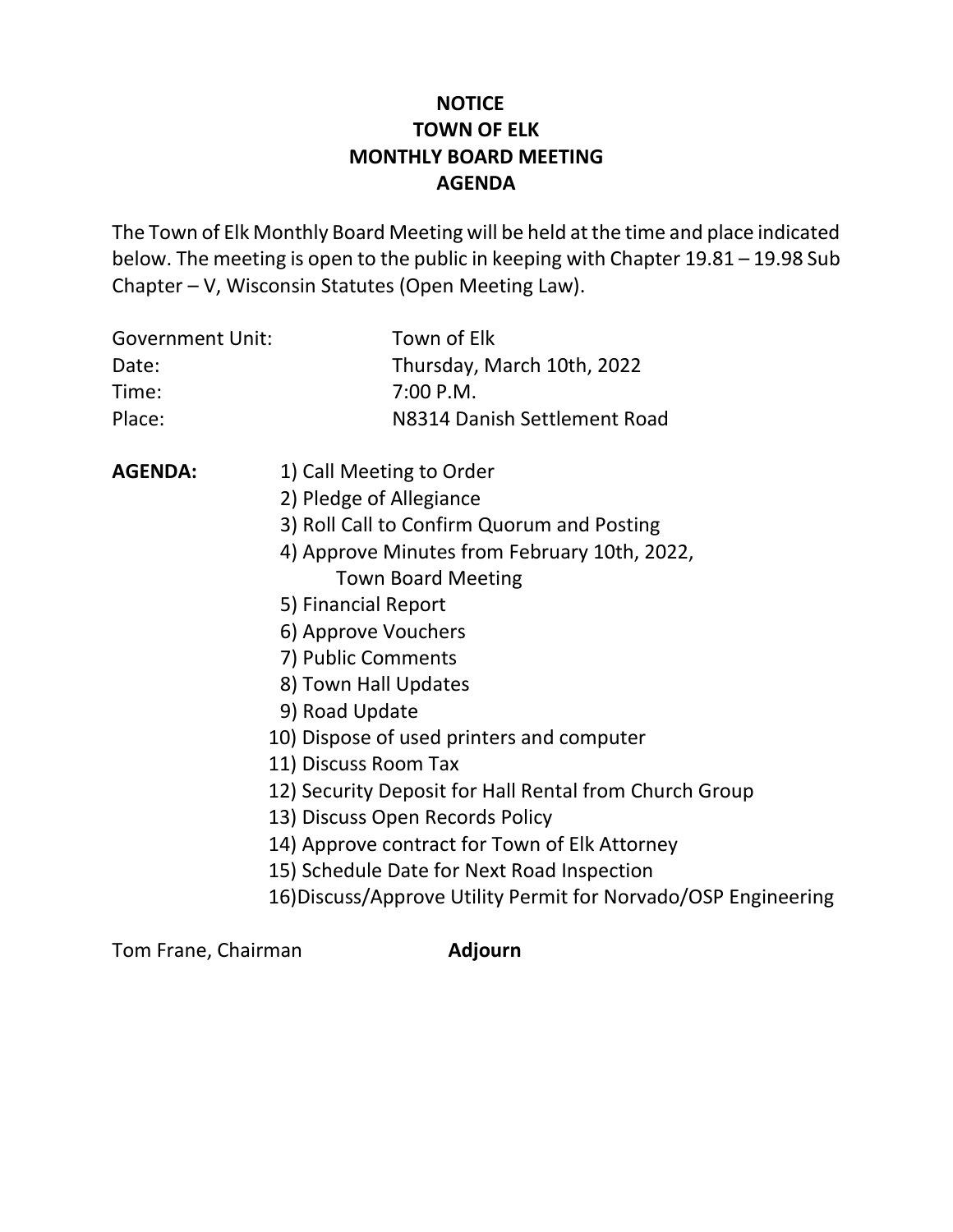## **TOWN OF ELK**

### **MONTHLY BOARD MEETING**

### **MARCH 10, 2022**

#### **ELK TOWN HALL**

Present: Tom Frane

 Jeanie Heizler Tyler Weber Joe Neerdaels Laurie Hansen

Frane called the meeting to order at 7:00 p.m. Joe led the Pledge of Allegiance.

Roll call was taken by Laurie; attendee list above. Posting of the agenda was confirmed.

It was moved and seconded to approve of the minutes of the February 10, 2022 Board meeting. Motion passed.

**Financial Report:** Joe reviewed the financial report with a February 28<sup>th</sup> ending cash balance of \$885,330.50. Motion was made and seconded to approve the Financial Report. Motion passed.

**Voucher Approval:** To reported that March vouchers totaled \$26,820.15. Motion was made and seconded to approve the March voucher. Motion passed.

**Public Comments:** Lee Foster asked if we had a signed agreement for road maintenance reimbursement for the Town of Georgetown. Ed Belan thanked the Town for sanding the road this winter, asked if inflating gasoline prices would affect the Town, and also asked why the Town was hiring an attorney**.** 

#### **Town Hall Updates:**

**Road Update:** Tyler did not report on roads.

**Disposal of Used Printers and Computer:** Tom reported that the two old printers and one computer were too old to sell and suggested that they are disposed. Motion was made and seconded to dispose the two printers and one computer. Motion passed.

**Discuss Room Tax:** Laurie reported that the new 4% Room Tax is scheduled to be enacted as of April 1, 2022. A letter explaining the tax, a copy of the ordinance and a form for calculating the tax will be sent to owners of short-term rentals. It was agreed that room tax income would be a line item on next year's budget.